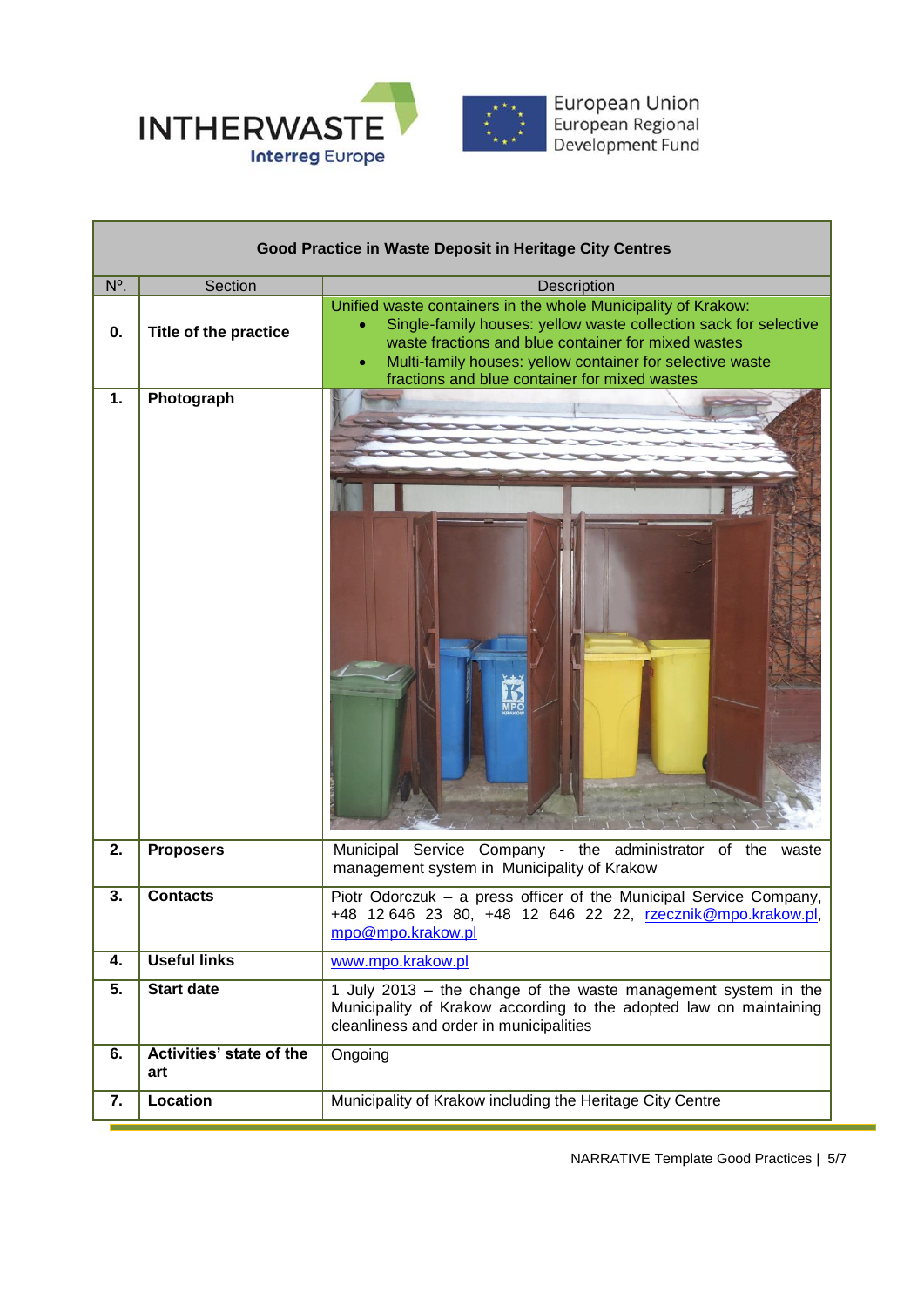



European Union<br>European Regional<br>Development Fund

| 8. | Inhabitants in the area                                                                                                                                                                                                                                                                                                                                                                                                                                    | 768 000 - inhabitants of the Municipality of Krakow (including 1536<br>inhabitants of the Heritage City Centre) |  |
|----|------------------------------------------------------------------------------------------------------------------------------------------------------------------------------------------------------------------------------------------------------------------------------------------------------------------------------------------------------------------------------------------------------------------------------------------------------------|-----------------------------------------------------------------------------------------------------------------|--|
| 9. | <b>Description of the practice</b>                                                                                                                                                                                                                                                                                                                                                                                                                         |                                                                                                                 |  |
|    | Origin:                                                                                                                                                                                                                                                                                                                                                                                                                                                    |                                                                                                                 |  |
|    | Selective waste collection rules are set out in the Regulations of maintenance of the cleanliness<br>and order in the Municipality of Krakow. The Regulations are adopted by resolution of the Krakow<br>City Council. The Regulations establish rules for selective waste collection, frequency of waste<br>collection and types of containers for inhabitants. The main aim of the issue is to maintain clear<br>waste management rules for inhabitants. |                                                                                                                 |  |
|    | Development and Timescale:                                                                                                                                                                                                                                                                                                                                                                                                                                 |                                                                                                                 |  |
|    | The Council of the Municipality of Krakow has established frequencies of waste collection from<br>properties. It is set out in the Regulations of maintenance of the cleanliness and order in the<br>Municipality of Krakow and in the schedule of waste collection. Each type of property has various<br>frequency of waste collection and different the type of containers:                                                                              |                                                                                                                 |  |
|    | multi-family houses:<br>mixed waste: twice per week – blue container max. 1.1 $m3$<br>$\circ$<br>selective waste (paper, plastic, metal): twice per week - yellow container min.<br>$\circ$<br>$0.12 \text{ m}^3$<br>selective waste (glass): min. twice per month, max. once per week - green container<br>$\circ$<br>('igloo' type) min. 1.2 m <sup>3</sup>                                                                                              |                                                                                                                 |  |
|    | single-family houses:<br>mixed waste: twice per month – blue container min. $0.12 \text{ m}^3$<br>$\circ$<br>selective waste: once per month - yellow bag $0.12 \text{ m}^3$<br>$\circ$                                                                                                                                                                                                                                                                    |                                                                                                                 |  |
|    | Factors involved:                                                                                                                                                                                                                                                                                                                                                                                                                                          |                                                                                                                 |  |
|    | According to the law of maintaining cleanliness and order in municipalities and the Regulations of<br>maintenance of the cleanliness and order in the Municipality of Krakow, owners of properties are<br>obliged to equip the property with containers. They have two ways of the duty's execution: purchase<br>or hire containers.                                                                                                                       |                                                                                                                 |  |
|    | Legal framework:                                                                                                                                                                                                                                                                                                                                                                                                                                           |                                                                                                                 |  |
|    | The legal framework related to the waste management in the Municipality of Krakow includes: the<br>law on maintaining cleanliness and order in municipalities and the act of local law the Regulations<br>of maintenance of the cleanliness and order in the Municipality of Krakow established by the Krakow<br>City Council.                                                                                                                             |                                                                                                                 |  |
|    | Financial framework:                                                                                                                                                                                                                                                                                                                                                                                                                                       |                                                                                                                 |  |
|    | Hiring containers cost for example from INTHERWASTE stakeholder Municipal Service Company<br>- the administrator of the waste management system in Krakow:                                                                                                                                                                                                                                                                                                 |                                                                                                                 |  |
|    | Container $0.12 \text{ m}^3 - 3.90 \text{ PLN}$ per month (~0.88 EUR)<br>Container 1.1 m <sup>3</sup> - 12.95 PLN per month (~2.93 EUR)                                                                                                                                                                                                                                                                                                                    |                                                                                                                 |  |